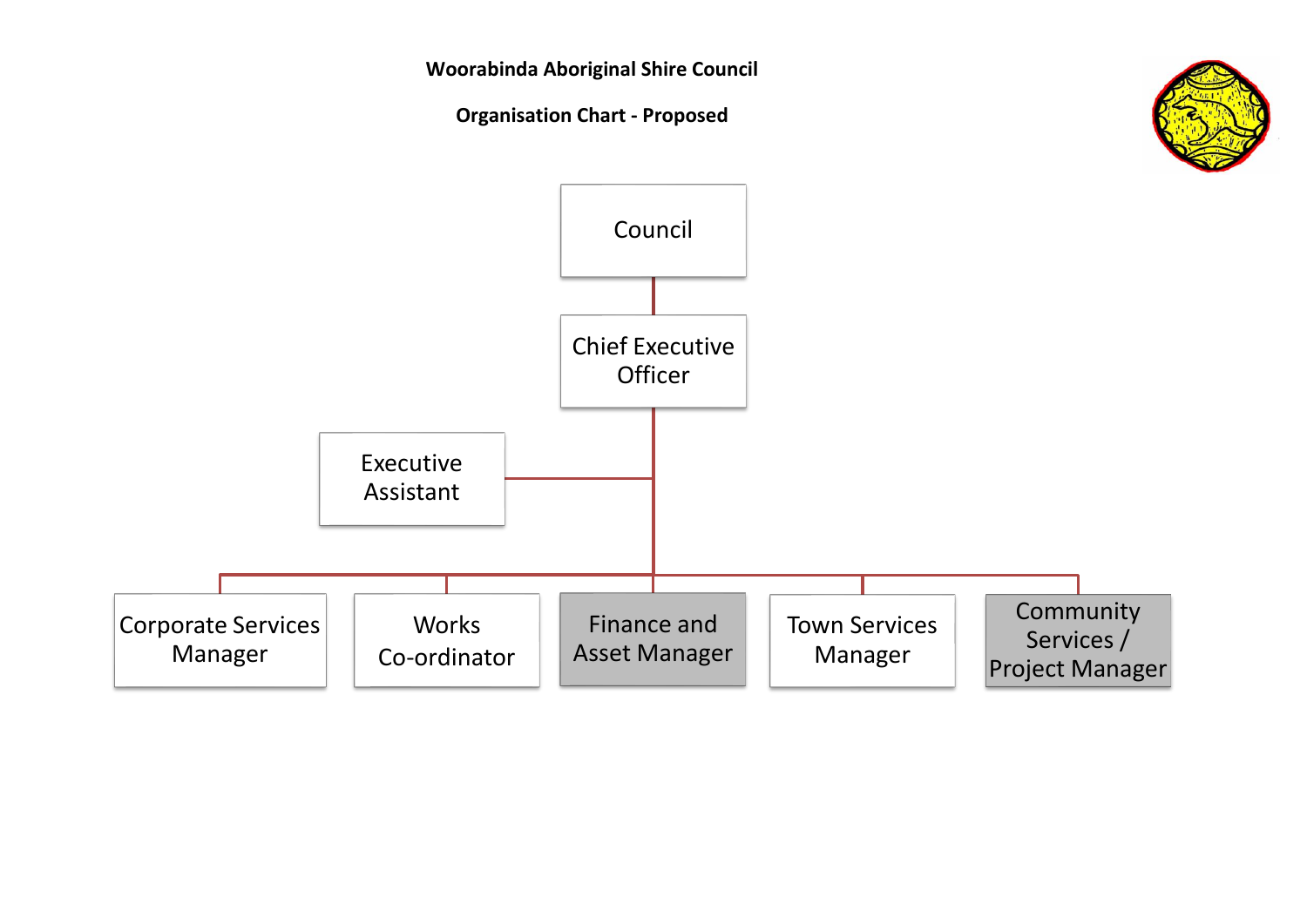

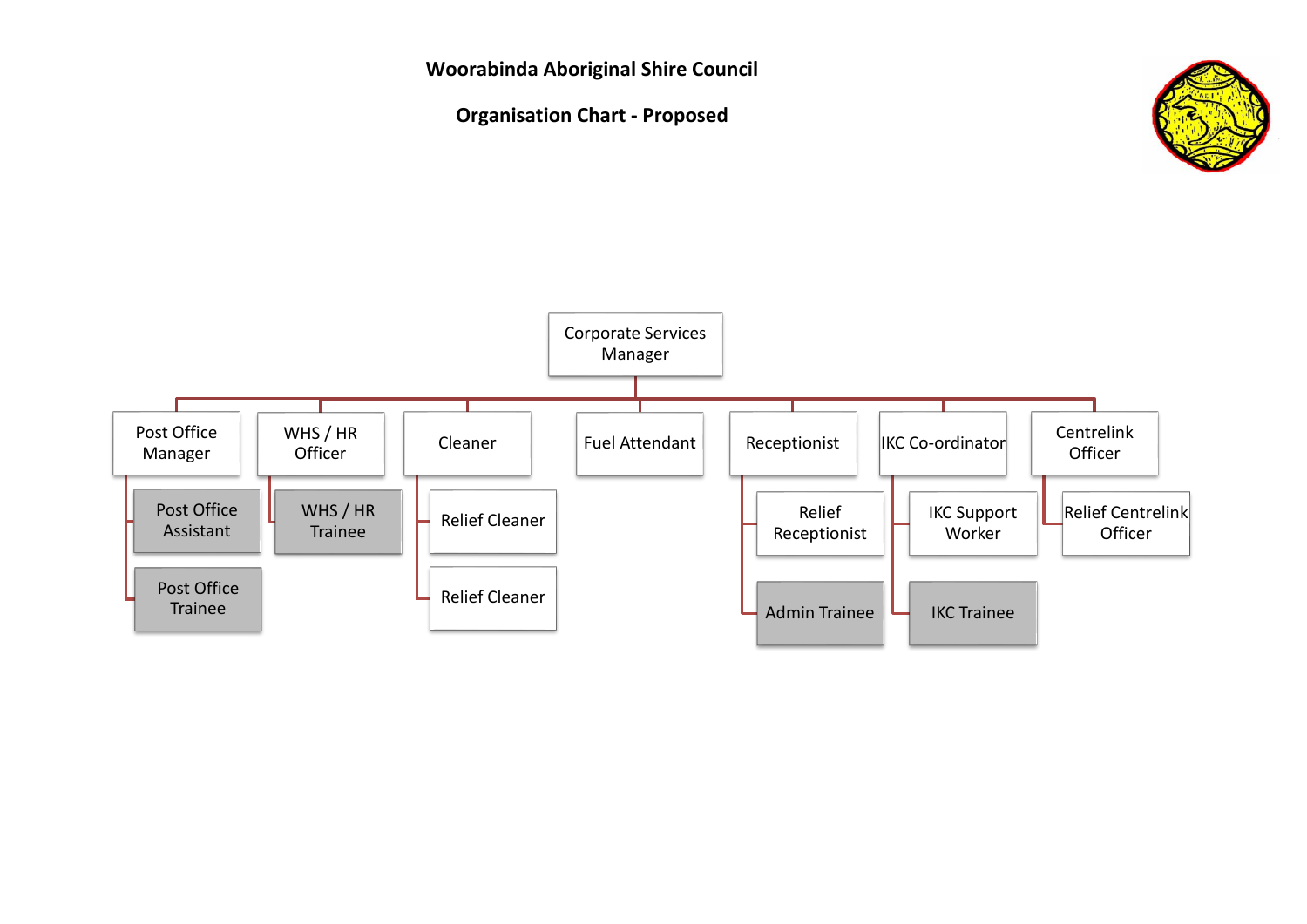

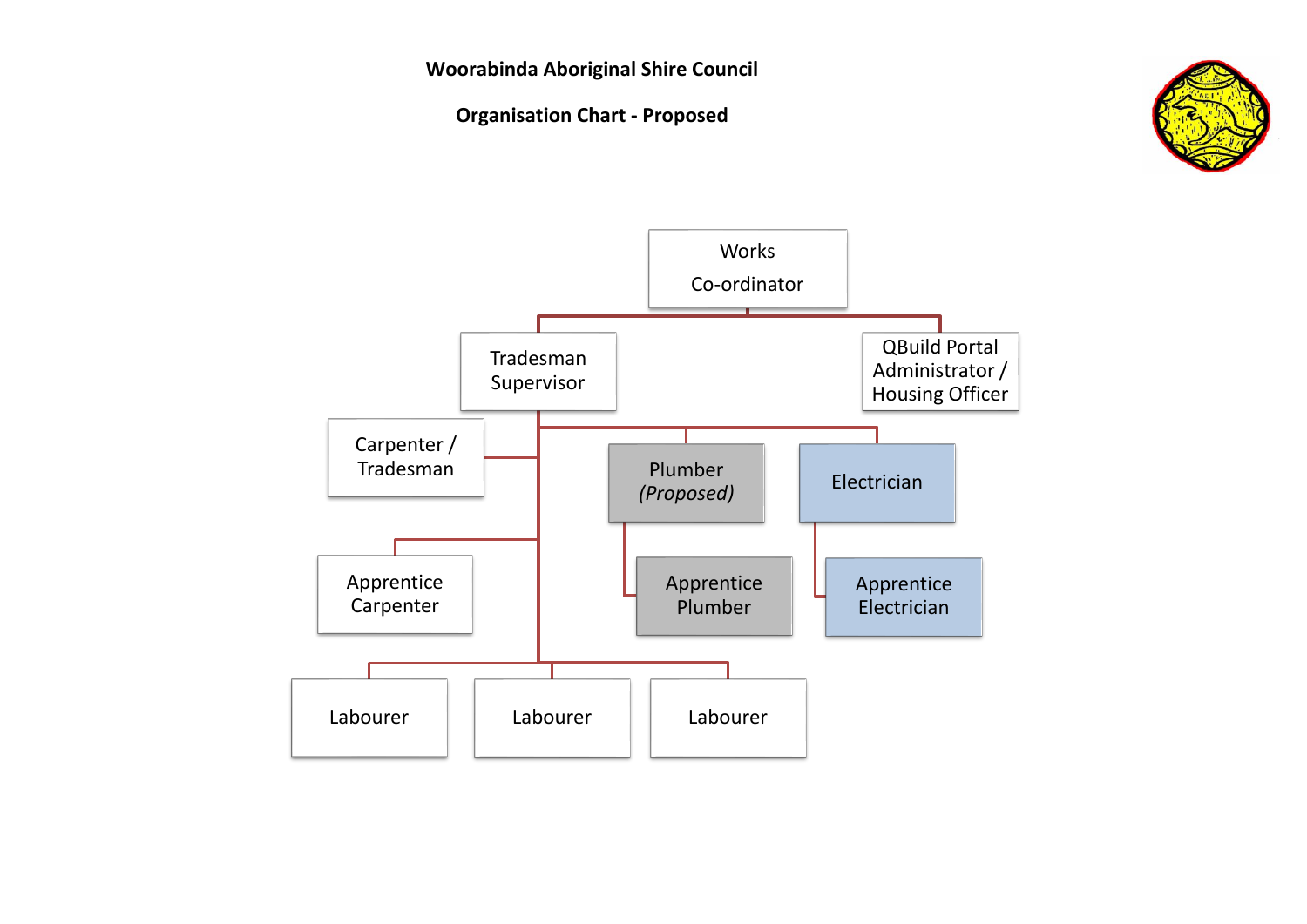**Woorabinda Aboriginal Shire Council Organisation Chart - Proposed** Finance and Asset Manager  $\begin{array}{|c|c|c|c|c|}\n\hline\n\text{Senior Finance Officer} & \text{Accountant} & \text{Payment} & \text{Payment} & \text{Figure 9} \end{array}$ Finance Officer Creditors Officer / reditors Officer / Trainee<br>Admin Support discussion of the Trainee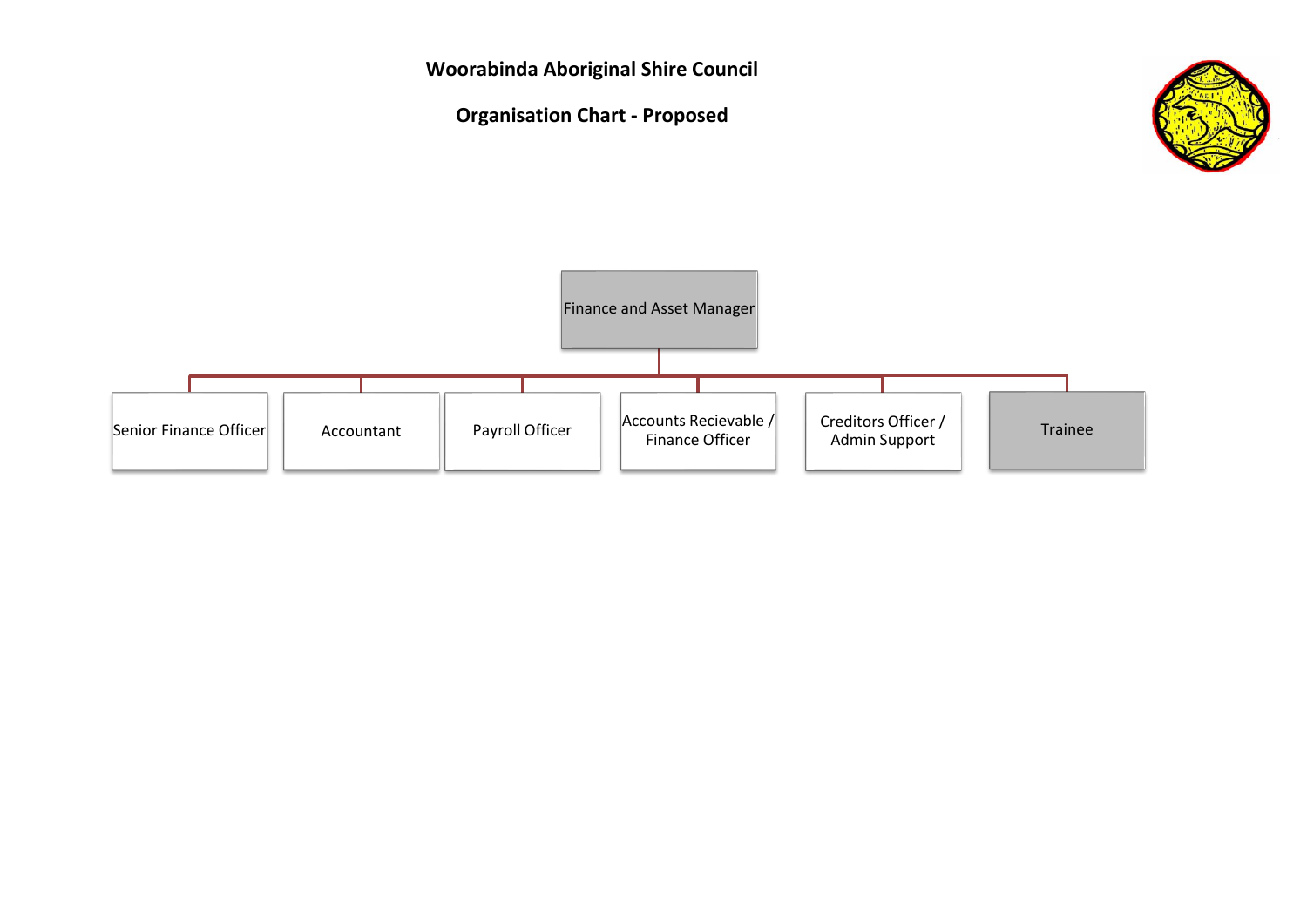